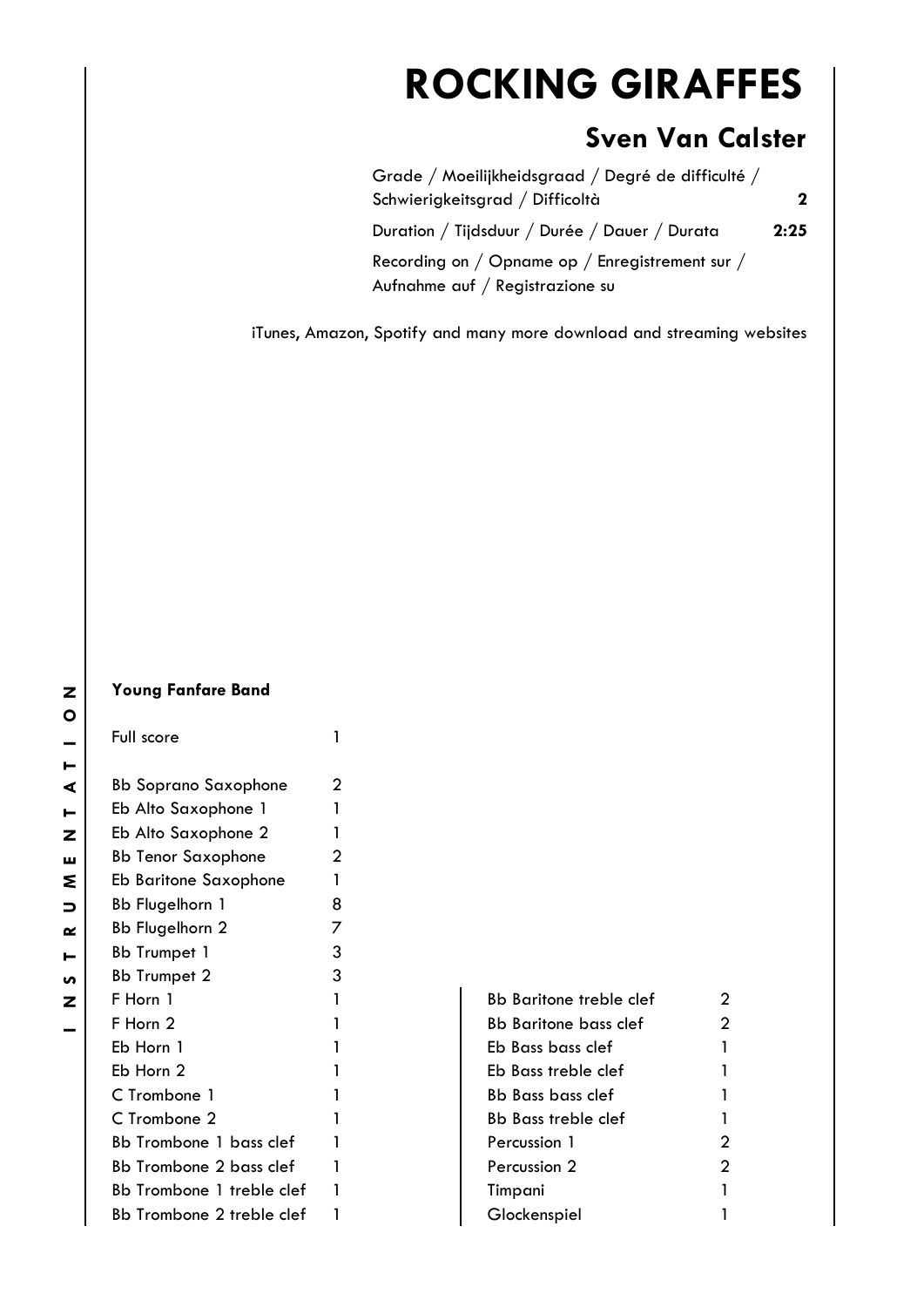**ROCKING GIRAFFES**

## **Sven Van Calster**

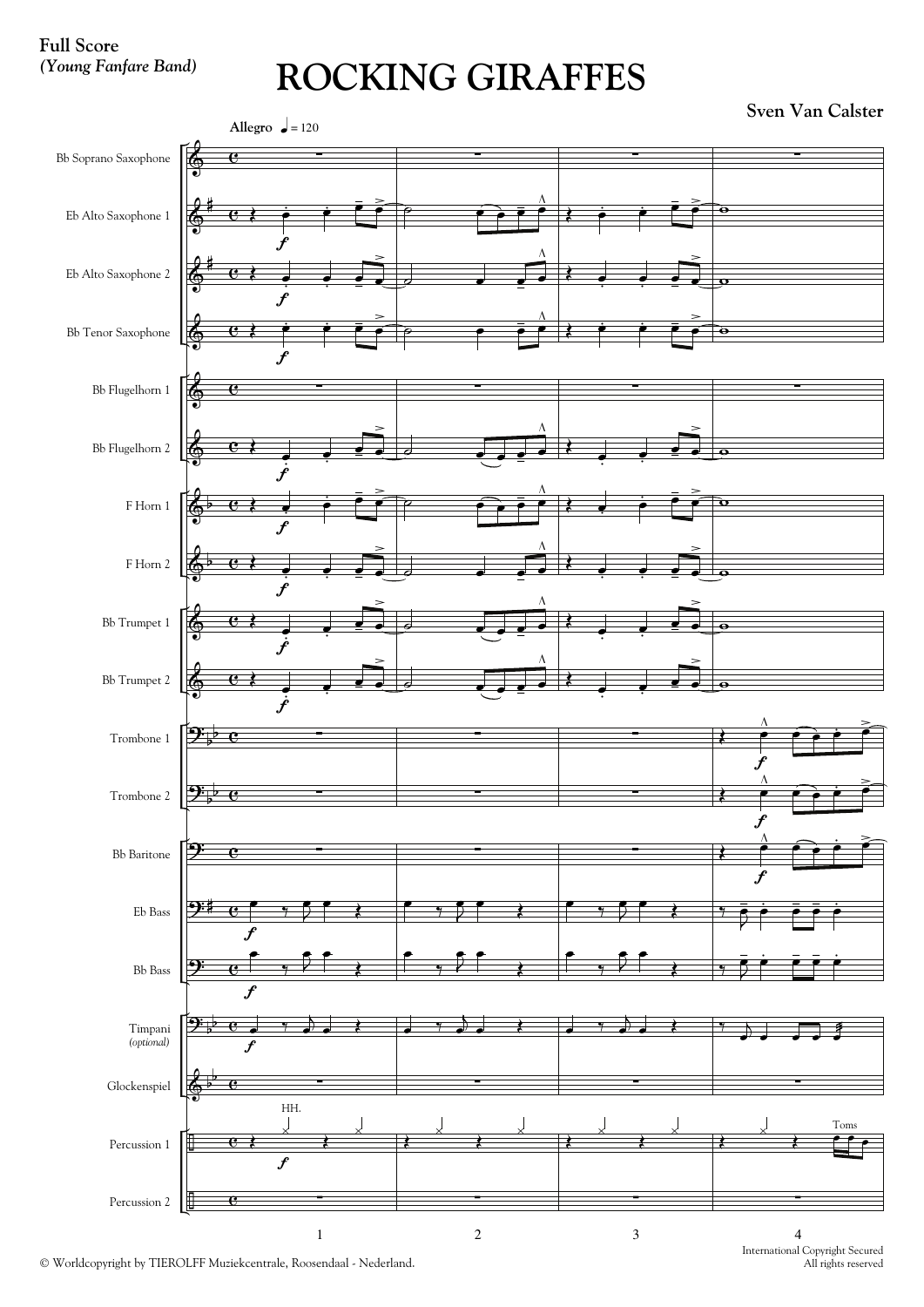

- ROCKING GIRAFFES -

 $-2-$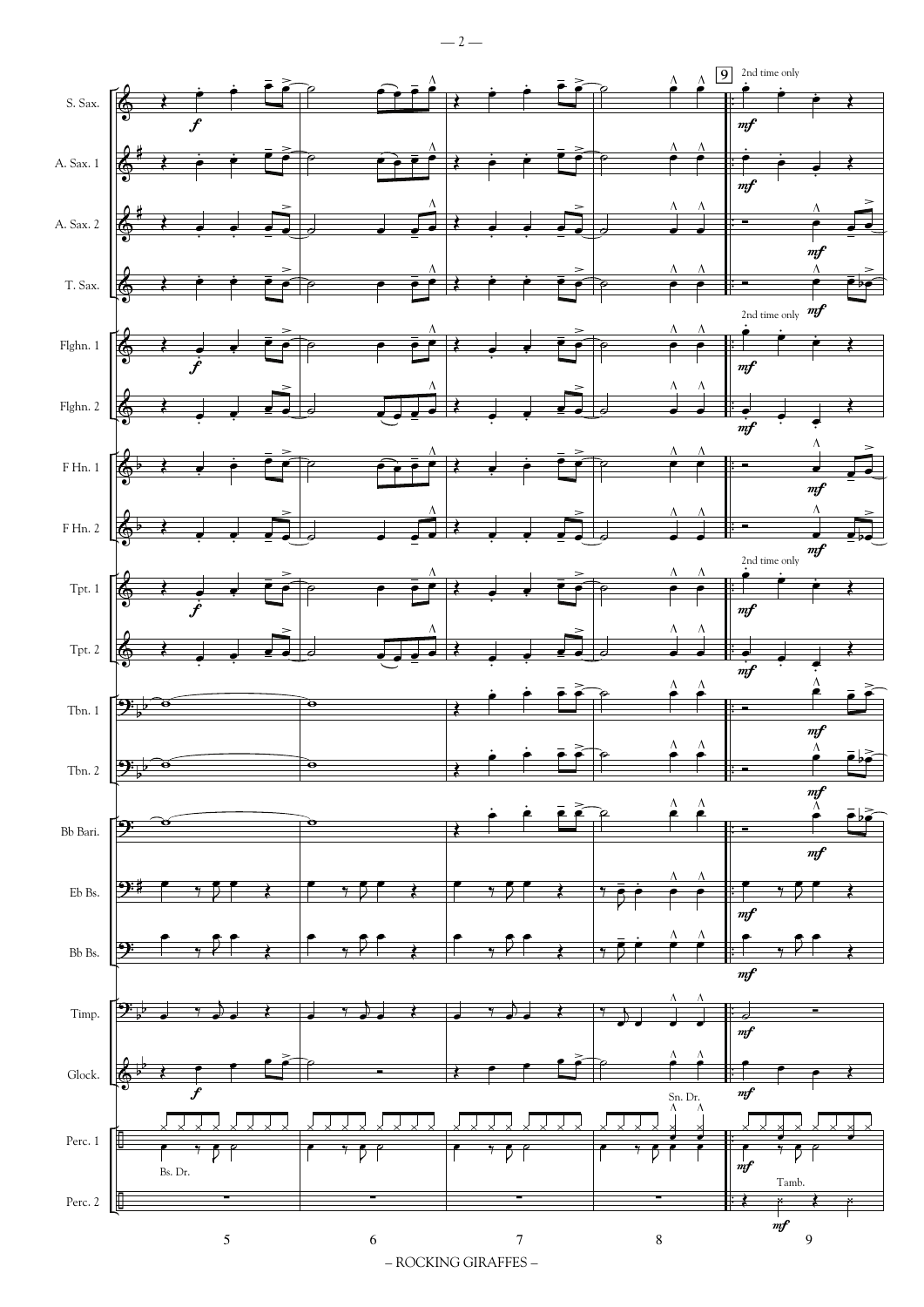

 $-3-$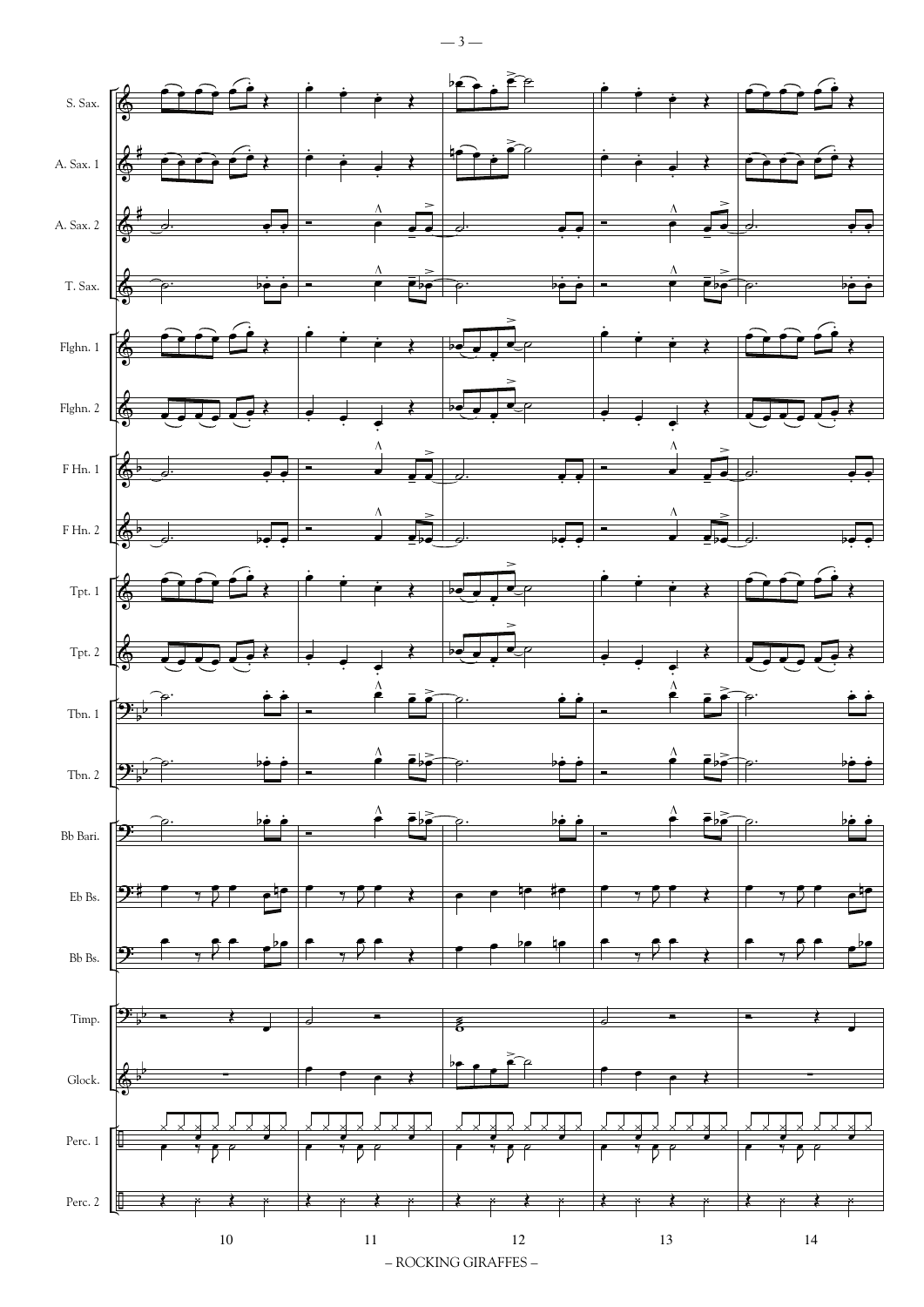

— 4 —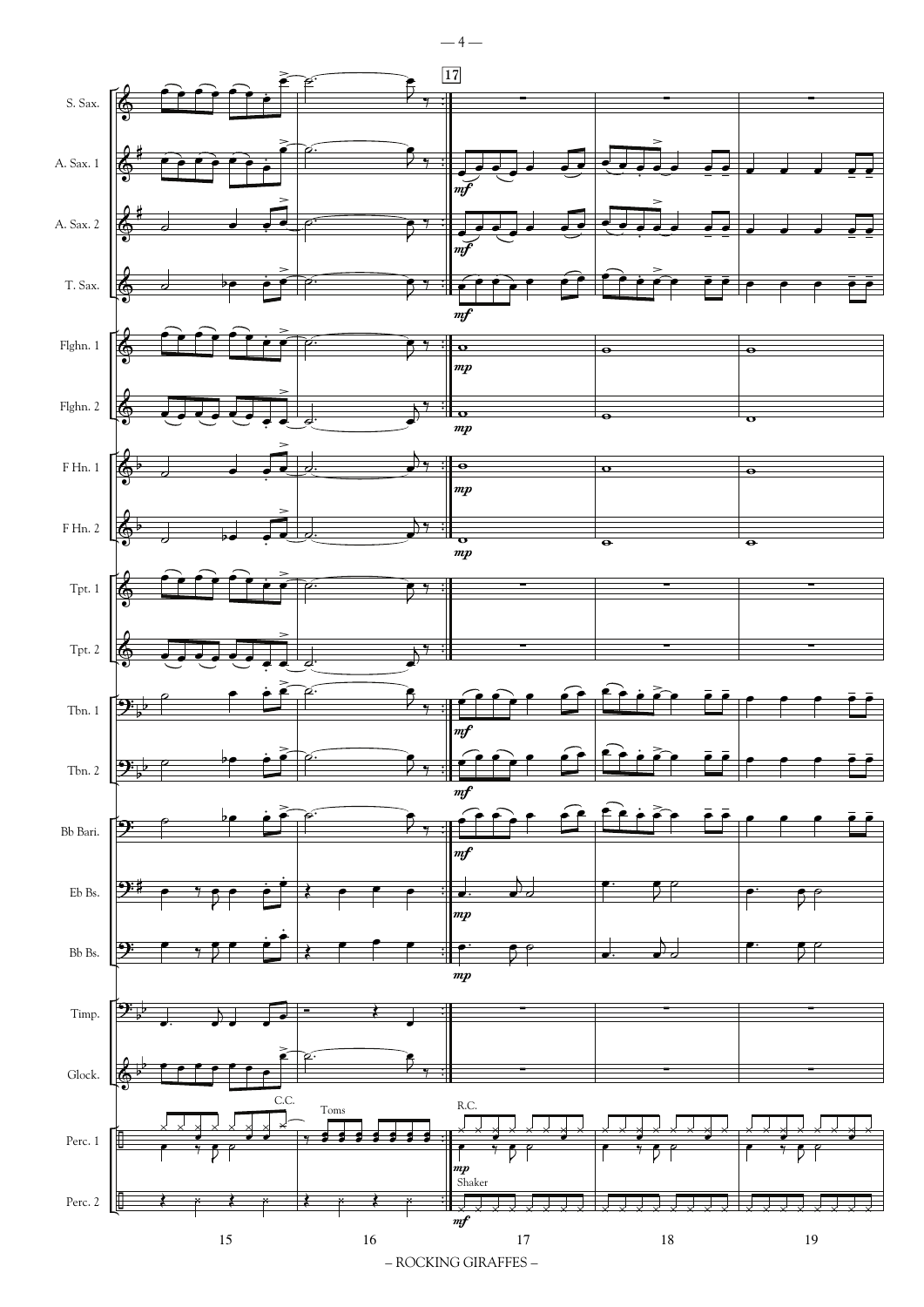